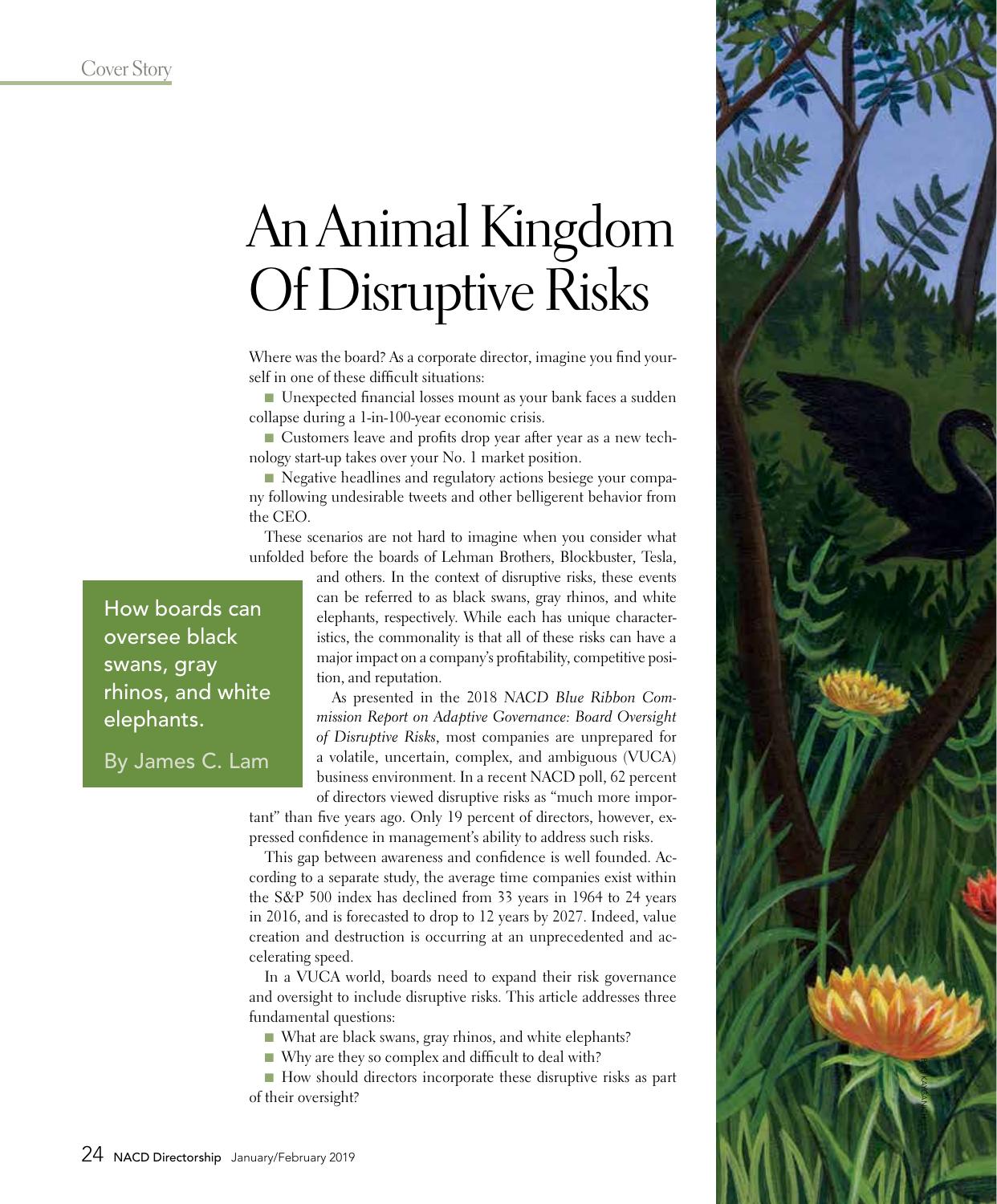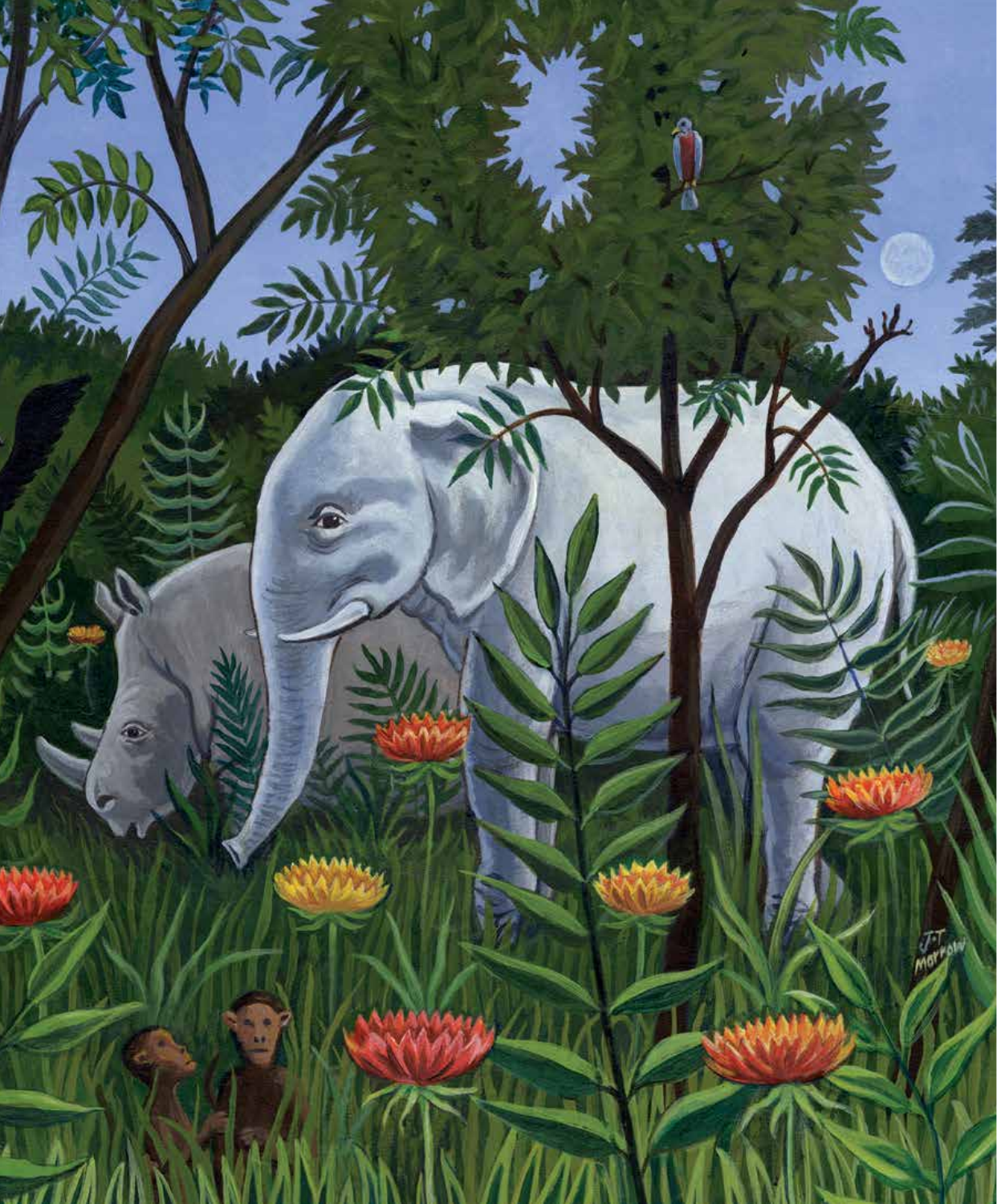## Black Swans

Black swans are events that are highly improbable, difficult to predict, and have massive impact. The 2008 financial crisis serves as a clear example. The fourth-largest investment bank, with a 158-year history, Lehman Brothers filed for the biggest bankruptcy in US history on Sept. 15, 2008, sending global markets plummeting. Other noteworthy examples include the invention of the Internet, the 9/11 attacks, and the dot-com crash. Such events could all be considered "unknown unknowns"—they were unexpected and their effects only became clear after the fact.

By definition, black swans are unforeseeable tail-risk events. Individually, these events are highly improbable, but collectively they occur far more frequently than one might expect. For example, New York City was hit by 100-year storms two years in a row—Hurricanes Irene in 2011 and Sandy in 2012. While we tend to view black swans as threats whose damage can be at best mitigated, it is important to recognize that they can also be great opportunities whose rewards disproportionately flow to the well-prepared. A timely and principled approach to even the most ominous events can generate outsized returns, such as the wealth creation by some hedge funds that shorted the markets prior to the 2008 crash.



## Gray Rhinos

These probable, high-impact trends are clearly observable but often ignored. Disruptive technologies are great examples of gray rhinos. The rise of Netflix and the demise of Blockbuster occurred over many years. In 2000, Blockbuster passed up an offer to buy a startup called Netflix for \$50 million. Blockbuster filed for bankruptcy in 2010; today Netflix is worth over \$100 billion. Gray rhinos could also be considered "known unknowns": we know these emerging trends could have massive impact, but we don't know how to react appropriately. Examples of current gray rhinos include artificial intelligence, blockchain, cybersecurity, and climate change. These



Tesla co-founder and CEO Elon Musk agreed in 2018 to step down as chair as part of a settlement with US regulators of a lawsuit alleging he duped investors with misleading statements about a proposed buyout of the company.

megatrends have been brewing for years, with visible risks and opportunities, but many companies have yet to respond effectively. For example, artificial intelligence is often treated like a shiny new object, though its origin dates back to 1956 at Dartmouth College, when a computer learned to beat humans at checkers.

#### While Elephants

White elephants are extant, existential risks that are difficult to address. Decisive actions are made difficult because they are nowin situations fraught with subjectivity, emotions, and loyalties. A classic "elephant in the room" example is a money-losing business favored by the CEO. These situations could also be considered "known knowns," or big problems that we know about and that we know we should do something about, but toward which we fail to act appropriately. For instance, Tesla's stock recently went on a roller-coaster ride during a period in which co-founder Elon Musk tweeted about going private and then appeared to be smoking cannabis on video. The US Securities and Exchange Commission fined Musk and Tesla \$20 million each and forced Musk to give up the role of chair (he remains CEO). How should any board deal with an iconic CEO who is misbehaving?

Other examples of white elephants can be found in the sexual harassment and abuse cases that collectively ushered in the #MeToo movement. In addition to dealing with powerful CEOs, boards often need to toe the line between growing profitable businesses and being socially and ethically responsible. Consider the alleged role of Big Pharma in the opioid crisis, or any company facing the dilemma of marketing a potentially dangerous product. Back in 1994, imagine how directors of the seven tobacco compa-Back in 1994, imagine how directors of the seven tobacco compa-<br>nies felt when they witnessed their CEOs testifying under oath and  $\frac{3}{9}$ before the US Congress that nicotine was not addictive.

#### Complexities and Biases

Why are companies so ill prepared for disruptive risks? There are PHOTOS: ASSOCIATED PRESS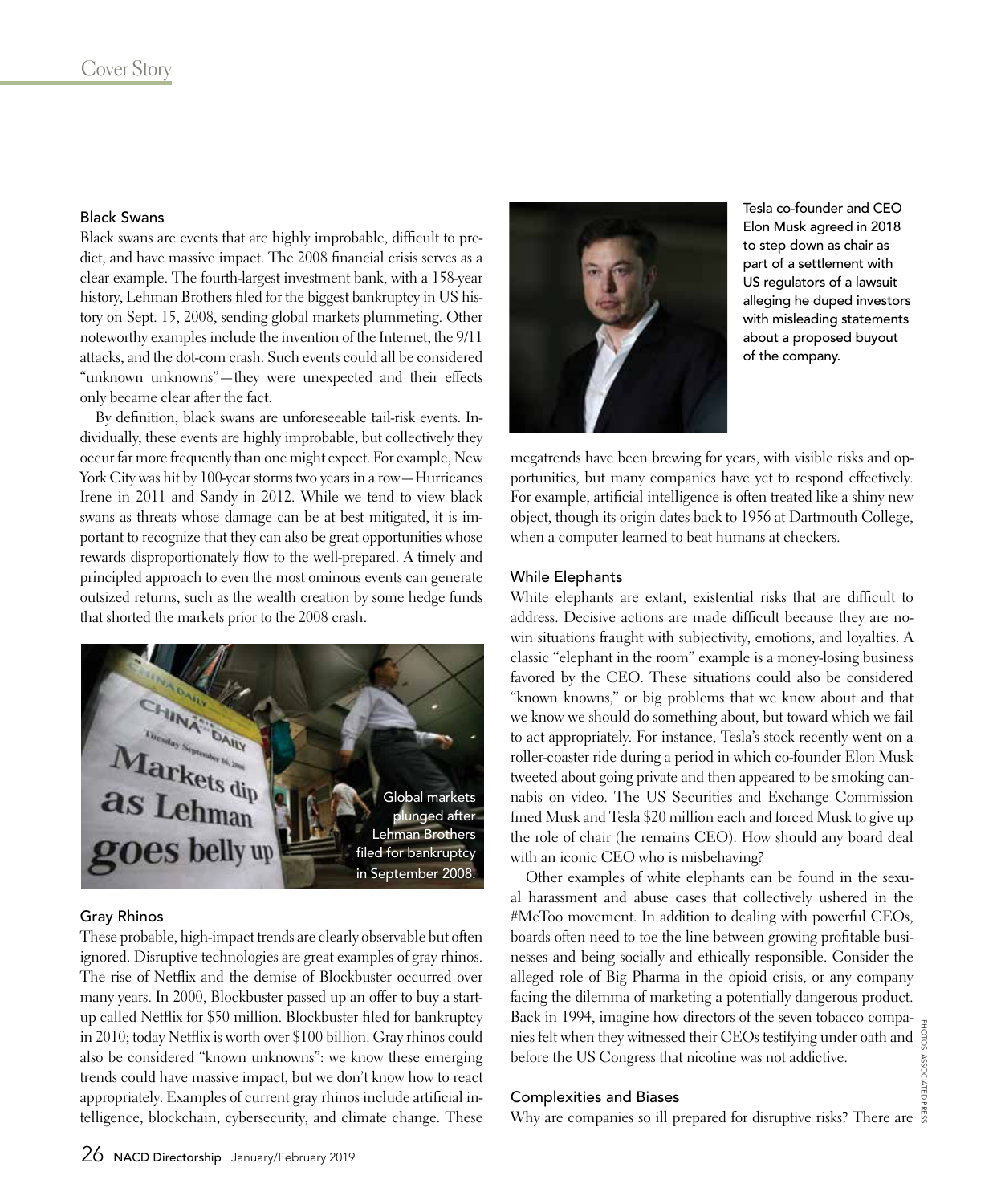three main challenges: (1) standard enterprise risk management (ERM) programs may not capture them; (2) they each present unique characteristics and complexities; and (3) cognitive biases prevent directors and executives from addressing them.

Standard tools used in ERM, including risk assessments and heat maps, are not timely or dynamic enough to capture unconventional and atypical risks. Most risk quantification models—such as earnings volatility and value-at-risk models—measure potential loss within a 95 percent or 99 percent confidence level. Black swan events, on the other hand, may have a much smaller than 0.1 percent chance of happening. Gray rhinos and white elephants are atypical risks that may have no historical precedent or operational playbooks. As such, disruptive risks may not be adequately addressed in standard ERM programs even if they have the potential to destroy the company.

The characteristics and complexities of each type of disruptive risk are unique. The key challenge with black swans is prediction. They are outliers that were previously unthinkable. That is not the case with gray rhinos, since they are generally observable trends. With gray rhinos the main culprit is inertia: companies see the megatrends charging at them, but they can't seem to mitigate the risk or seize the opportunity. The key issue with white elephants is subjectivity. These no-win situations are often highly charged with emotions and conflicts. Doing nothing is usually the easiest choice but leads to the worst possible outcome.

While it is imperative to respond to disruptive risks, cognitive biases can lead to systematic errors in decision making. Behavioral economists have identified dozens of biases, but several are especially pertinent in dealing with disruptive risks:

■ Availability and hindsight bias is the underestimation of risks that we have not experienced and the overestimation of risks that we have. This bias is a key barrier to acknowledging atypical risks until it is too late.

■ Optimism bias is a tendency to overestimate the likelihood of positive outcomes and to underestimate the likelihood of negative outcomes. This is a general issue for risk management, but it is especially problematic in navigating disruptive risks.

■ Confirmation bias is the preference for information that is consistent with one's own beliefs. This behavior prevents us from processing new and contradictory information, or from responding to early signals.

■ Groupthink or herding occurs when individuals strive for group consensus at the cost of objective assessment of alternative viewpoints. This is related to the sense of safety in being part of a larger group, regardless if their actions are rational or not.

■ Myopia or short-termism is the tendency to have a narrow

view of risks and a focus on short-term results (e.g., quarterly earnings), resulting in a reluctance to invest for the longer term.

■ Status quo bias is a preference to preserve the current state. This powerful bias creates inertia and stands in the way of appropriate actions.

To overcome cognitive biases, directors must recognize that they exist and consider how they impact decision making. Moreover, board diversity, objective data, and access to independent experts can counter cognitive biases in the boardroom.

#### Recommendations for Consideration

How should directors help their organizations navigate disruptive risks? They can start by asking the right questions in the context of the organization's business model and strategy. The sidebar below lists 10 questions that directors can ask themselves and management.

In addition, directors should consider the following five recommendations to enhance their risk governance and oversight:

1. **Incorporate disruptive risks into the board agenda**. The full board should discuss the potential impact of disruptive risks as part of its review of the organization's strategy to create sustainable long-term value. Disruptive risks may also appear on the agenda of key committees, including the risk committee's assessment of

#### Questions on Disruptive Risks for Boards

1. Does our board composition, culture, and agenda support oversight of disruptive risks?

2. What are the three to five scenarios that could kill the company?

3. What are the three to five scenarios that could increase market value by 10 times in the next three years?

4. Given our business strategy, have we stress-tested the most critical assumptions?

5. Do we have a set of early warning indicators for emerging and existential risks?

6. What opportunities have we missed over the past three years due to inaction rather than lack of knowledge?

7. If we operate "business as usual," what could be our greatest regrets in the future?

8. Are we honestly facing issues related to undesirable behavior or dysfunctional culture?

9. Are we fighting one fire after another without addressing the root causes?

10. Does our board reporting provide appropriate outside-in, forward-looking information?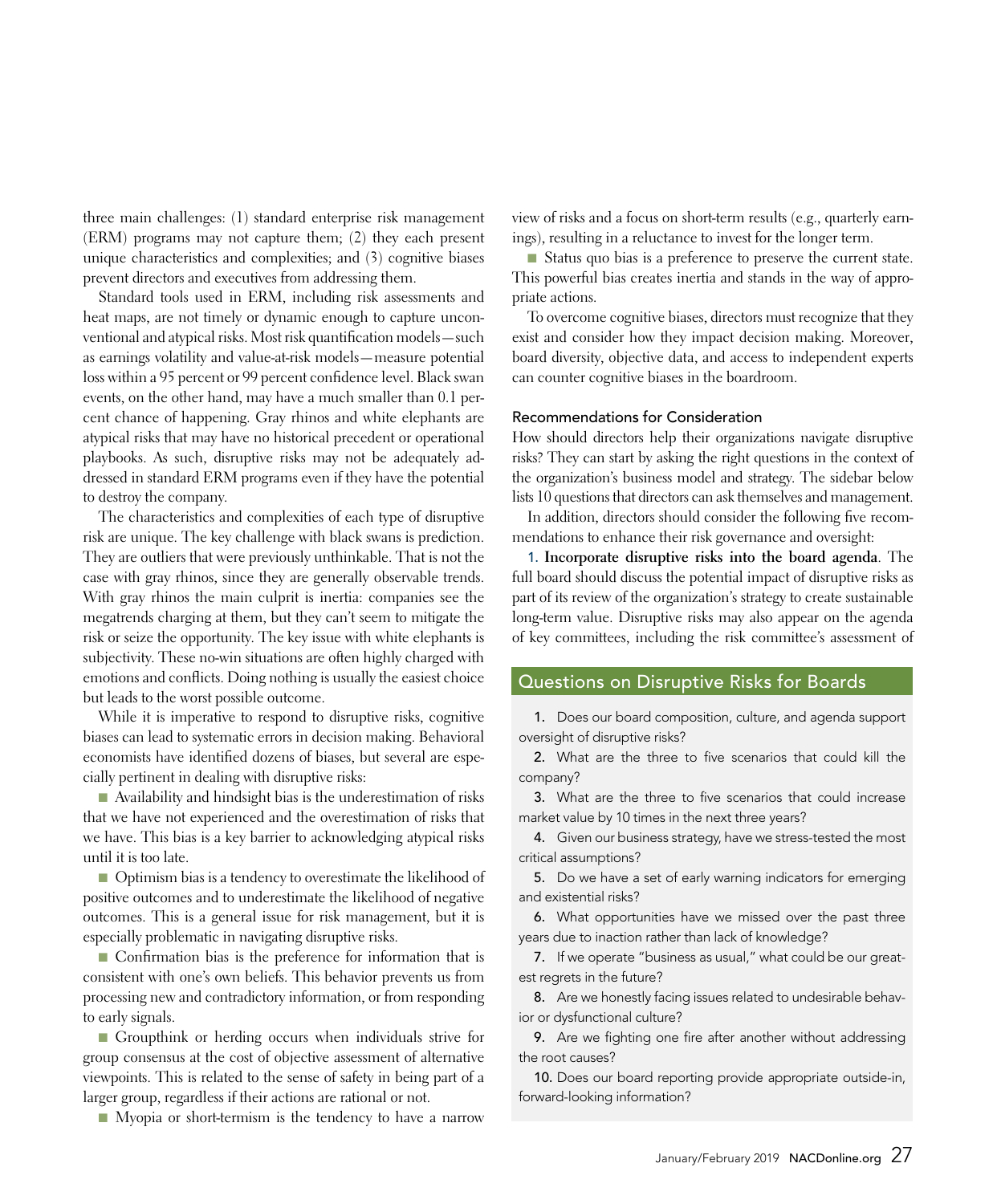enterprise risks, the audit committee's review of risk disclosures, the compensation committee's determination of executive incentive plans, and the governance committee's processes for addressing undesirable executive behavior. The key is to explicitly incorporate disruptive risks into the board's oversight and scope of work.

2. **Ensure that fundamental ERM practices are effective**. Fundamental ERM practices—risk policy and analytics, management strategies, and metrics and reporting—provide the baseline from which disruptive risks can be considered. As an example, the definition of risk appetite can inform discussions of loss tolerance relative to disruptive risks. As an early step, the board should ensure

To overcome inertia and deal with gray rhinos, the company needs to establish organizational processes and incentives to increase agility.

that the overall ERM framework is robust and effective. Otherwise, the organization may fall victim to "managing risk by silo" and miss critical interdependencies between disruptive risks and other enterprise risks.

3. **Consider scenario planning and analysis**. Directors should recognize that basic ERM tools may not fully capture disruptive risks. They should consider advocating for, and participating in, scenario planning and analysis. This is akin to tabletop exercises for cyber-risk events, except much broader in scope. Scenario analysis can be a valuable tool to help companies put a spotlight on hidden risks, generate strategic insights on performance drivers, and identify appropriate actions for disruptive trends. The objective is not to predict the future, but to identify the key assumptions and sensitivities in the company's business model and strategy. In addition to scenario planning, dynamic simulation models and stress-testing exercises should be considered.

4. **Ensure board-level risk metrics and reports are effective**. The quality of risk reports is key to the effectiveness of board risk oversight. Standard board risk reports often are comprised of insufficient information: historical loss and event data, qualitative risk assessments, and static heat maps. An effective board risk report should include quantitative analyses of risk impacts to earnings and value, key risk metrics measured against risk appetite, and forwardlooking information on emerging risks. By leveraging scenario planning, the following reporting components can enhance disruptive risk monitoring:

■ Market intelligence data that provides directors with useful "outside-in" information, including key business and industry developments, consumer and technology trends, competitive actions, and regulatory updates.

■ Enterprise performance and risk analysis including key performance and risk indicators that quantify the organization's sensitivities to disruptive risks.

■ Geo-mapping that highlights global "hot spots" for economic, political, regulatory, and social instability. This can also show company-specific risks such as third-party vendor, supply chain, and cybersecurity issues.

■ Early-warning indicators that provide general or scenariospecific signals with respect to risk levels, effectiveness of controls, and external drivers.

■ Action triggers and plans to facilitate timely discussions and decisions in response to disruptive risks.

5. **Strengthen board culture and governance**. To effectively oversee disruptive risks, the board must be fit for purpose. This requires creating a board culture that considers nontraditional views, questions key assumptions, and supports continuous improvement. Good governance practices should be in place in the event a white elephant appears. For example, what is the board protocol and playbook if the CEO acts inappropriately? In the United States, the 25th Amendment and impeachment clauses are in place ostensibly to remove a reprehensible president. Does the organization have procedures to remove a reprehensible CEO?

The chart on the opposite page summarizes the key characteristics, examples, indicators, and strategies for identifying and addressing black swans, gray rhinos, and white elephants. The end goal should be to enhance oversight of disruptive risks and counter the specific challenges that are presented. To mitigate the unpredictability of black swans, the company should develop contingency plans with a focus on preparedness. To overcome inertia and deal with gray rhinos, the company needs to establish organizational processes and incentives to increase agility. To balance subjectivity and confront white elephants, directors should invest in good governance and objective input that will support decisiveness.

#### The Opportunity for Boards

In a VUCA world, corporate directors must expand their traditional risk oversight beyond well-defined strategic, operational, and financial risks. They must consider atypical risks that are hard to predict, easy to ignore, and difficult to address. While black swans, gray rhinos, and white elephants may sound like exotic events, directors could enhance their recognization of them by reflecting on their own experiences serving on boards.